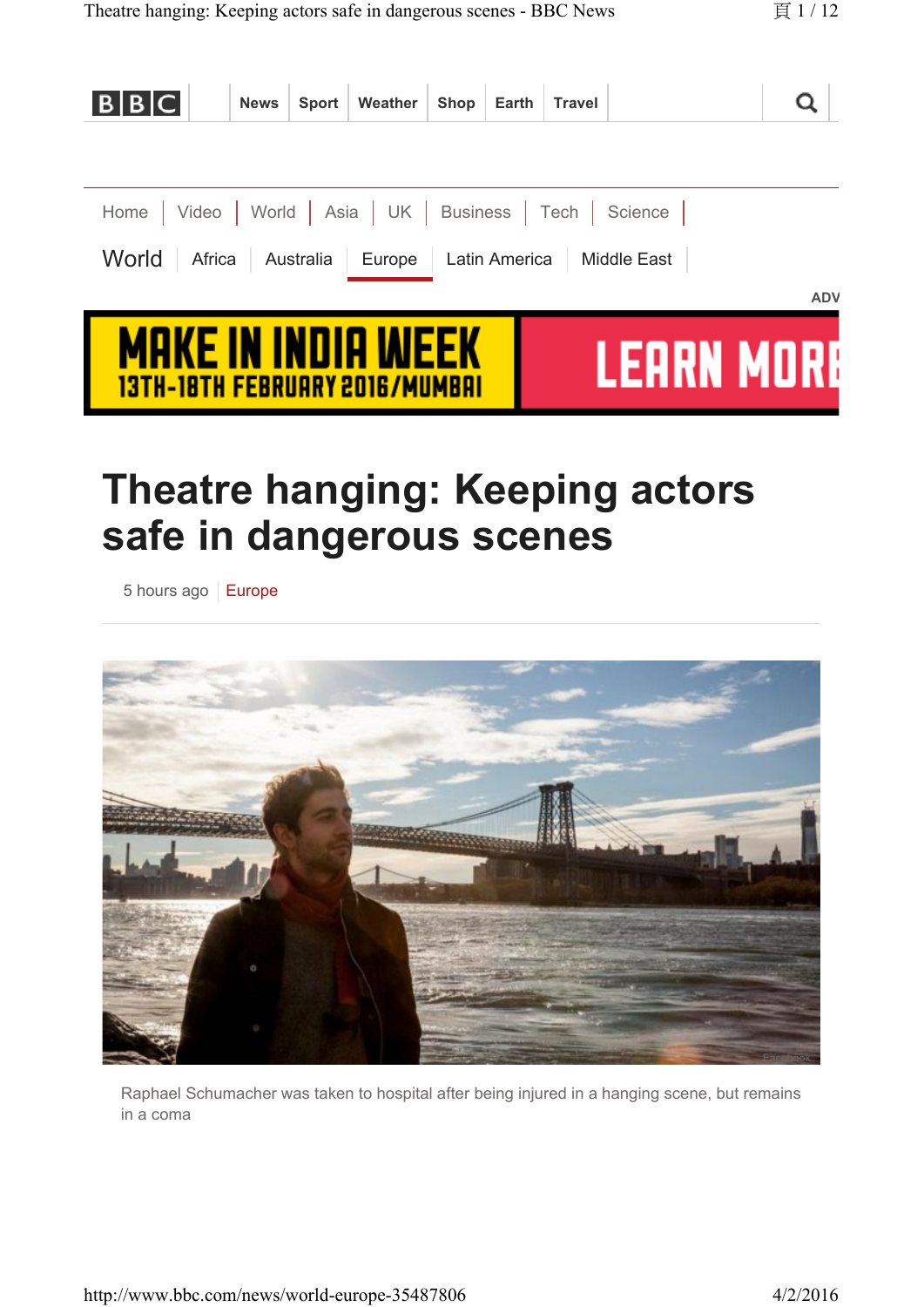**The accident that befell Raphael Schumacher, an actor who is in a coma after being injured during a hanging scene, highlights the danger that is sometimes involved in theatre.** 

#### Schumacher, 27, **was appearing in a production of Mirages at the Teatro Lux in Pisa** when things went badly wrong.

Actors can face specific risks on stages. There is no postproduction; the audience is in the same room, and the suspension of their disbelief depends on illusion rather than editing. Here we look at theatre practises for keeping workers safe.

#### Knives

Many theatres now ban the use of retractable blades, because they do not always retract on time. Instead, stage knives should have blunt, smooth blades and firm handles that can be gripped easily. Performers should use the same knife in every rehearsal and performance.

### Other weapons

Theatre staff should treat every firearm as a lethal weapon, whether it is loaded or not. This includes guns that fire blanks. They should be locked away when not in use, and people who are nearby when they are used repeatedly, for example in rehearsals, should have appropriate ear protection for their hearing. In many countries, theatre staff inform the police before using a real or replica gun.

The Health and Safety Executive in the UK has published a **guidance note**, saying that a producer must assess the risks of scenes involving weapons in advance, and agree any controls needed with the actors and the crew.

### **Hanging**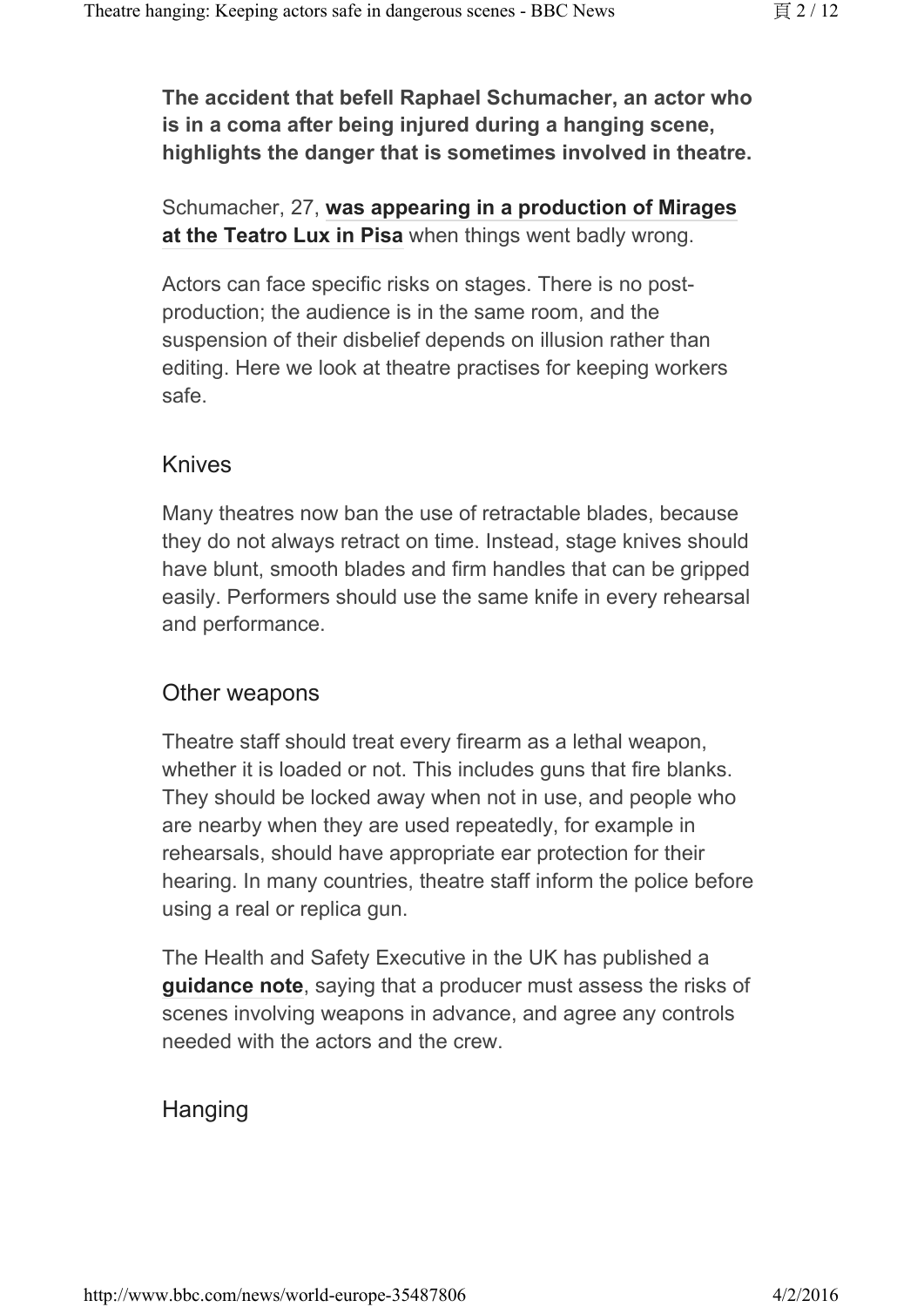The normal method for hanging scenes is a breakaway noose, where the noose is fake and actually lies quite loose around the actor's neck. Meanwhile, the actor is suspended from a harness.

This should be set up by someone with experience in rigging, and it should be supervised.

### Fight scenes

The **Ontario Ministry of Labour** in Canada says fight scenes on stage must:

- be choreographed by a fight director, who is consulted about any changes to costume or props
- be adequately rehearsed
- be conducted between performers who are capable of the fight's physical demands
- be run through before every performance

Bart Williams, who teaches stage combat in the US, told the BBC: "The actor needs to do the fight between eight and nine times a week. It's about rehearsing it so that you can preserve the illusion."

### Planning ahead

Kevin Tanner, a technical director in Canada, told the BBC: "One of the most critical components of staging a production safely is the advance planning that should occur long before you arrive at the theatre.

"At the beginning of the artistic process for a production, the technical management should be developing a risk assessment that identifies potential hazards for the actors, artists and technicians, and identifies controls for those hazards.

"When it comes to actors, there is a huge trust in the production staff to ensure their safety."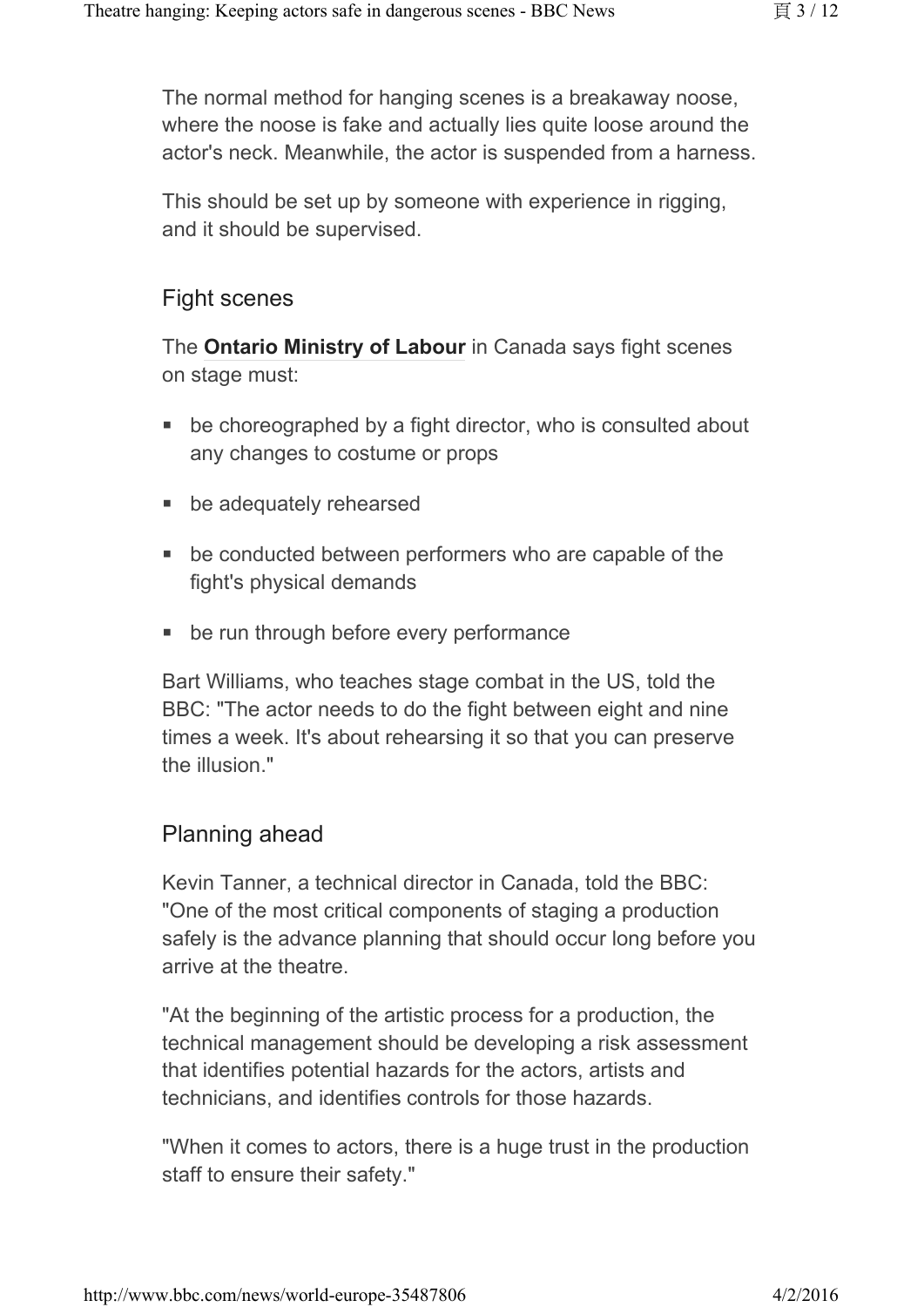It is also normal for stage managers to produce a **rehearsal report** with all the details of every time the production meets. This could include information about choreographed scenes; for instance if a performer looks shaky in a scene, the director and fight choreographer will be told so that the scene can be reworked.

Rachael Presdee fell through a balcony being used in a production of Romeo and Juliet

### 'Theatres are dangerous places'

Martin Brown, the assistant general secretary of Equity, the union for actors in the UK, told the BBC: "Most accidents in theatre happen as a result of accidents rather than neglect.

"We represented a stage manager last year who was **very badly injured** as a result of a door on a corridor not being locked. The door led to a drop onto the stage and when she opened it, she fell into thin air. She will not walk again. The theatre was found liable in that case. They had a responsibility to make sure that door was locked.

"Theatres are dangerous places and they have to be monitored properly.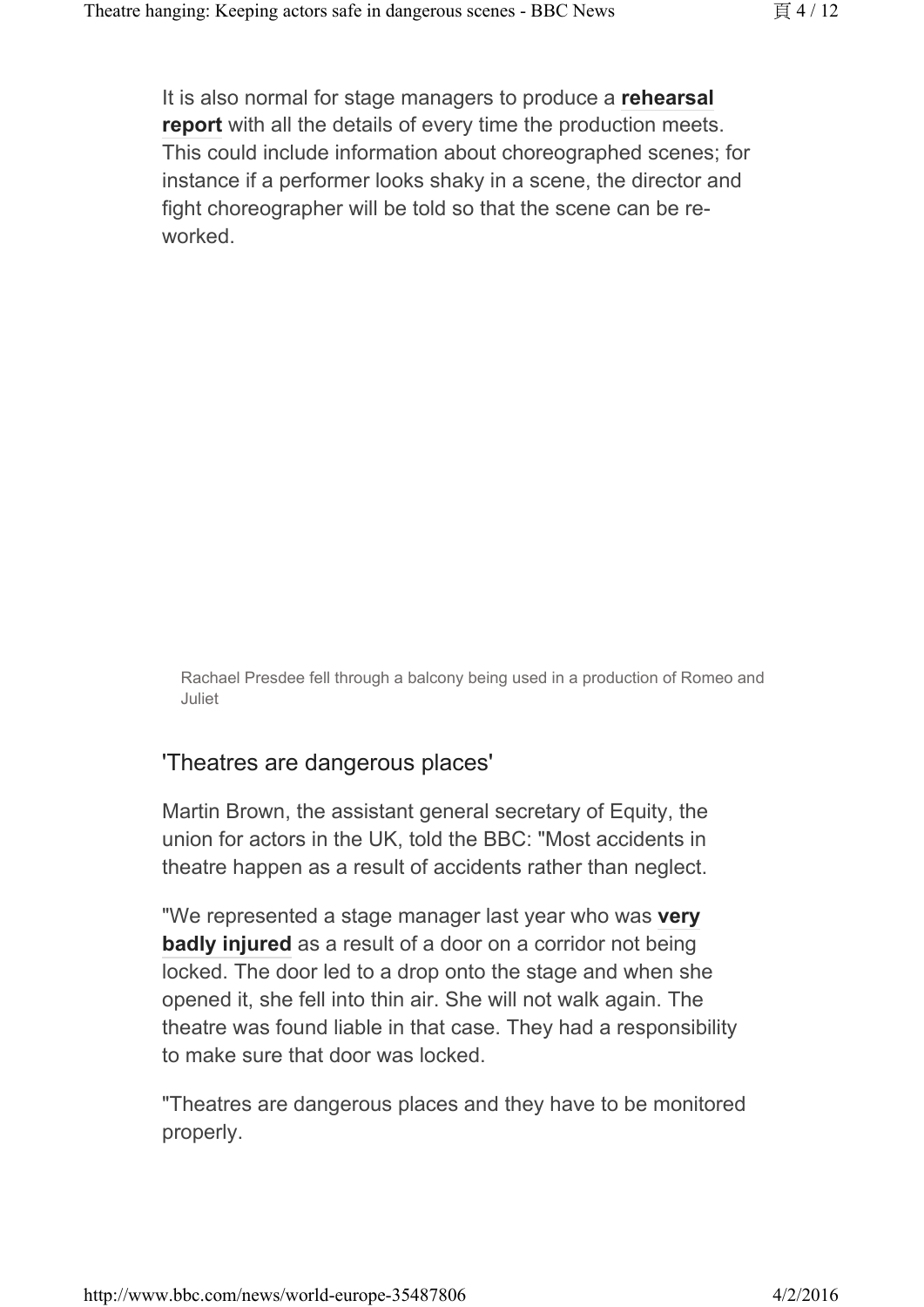"Theatres will have different layers of management. The responsibility for ensuring that theatres are safe places always lies with the management but what we would say to actors is, you also have to do your own checks."

### What should the audience see?

Nothing. Not the hook at the back of the noose, not the choreography. Everything should be believable.

Bart Williams says: "Ideally the audience isn't going to be aware of any of it. If the audience ever feels like it's unsafe, then it's wrong. The audience wants to totally believe in the story.

"You want the illusion of danger but the audience should only ever fear for the character's life, not the actor's."

### On-stage disasters

In December 2013 **the roof of the Apollo Theatre in London collapsed** during a performance of The Curious Incident of the Dog in the Night Time. Seventy-six people were injured, seven of them seriously.

In December 2008 an actor in Vienna **slit his throat** during a suicide scene, after a blunt prop was accidentally replaced with a real knife. He missed his artery and survived, and received two stitches to the wound before coming back on stage the following night.

The Broadway musical Wicked has seen **several disasters** in its run: an actor broke two ribs falling through a trap door, and another actor had to cut short a flying scene when her cape got stuck in machinery.

In 1981, a 6,000 gallon **tank of water burst across the stage** of the National Theatre in London, flooding the machinery. Some previews were cancelled but the production of Way Upstream went ahead.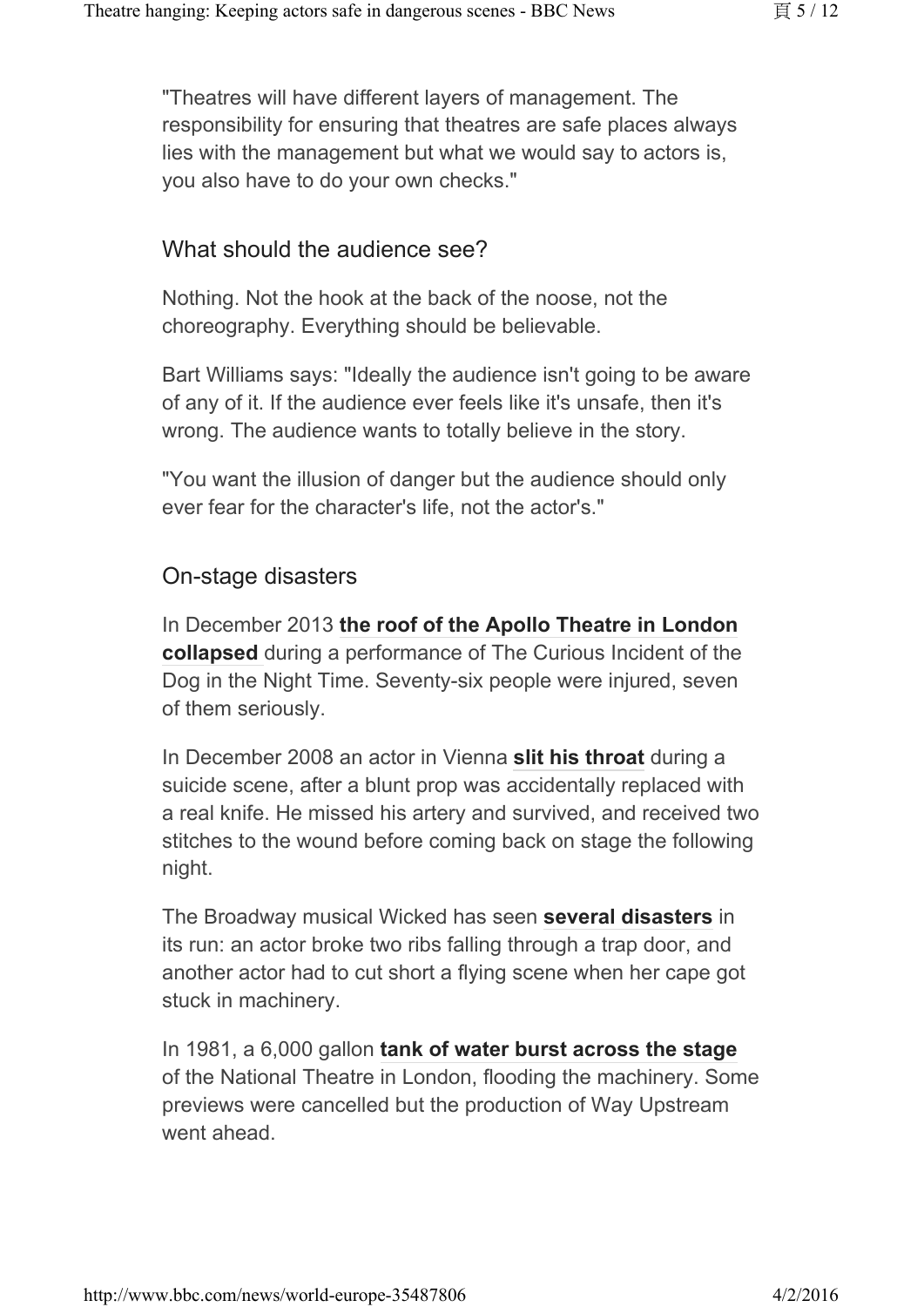In 1937, the actor **Laurence Olivier escaped injury** when a heavy weight fell next to him in the wings. He was preparing for a production of Shakespeare's play Macbeth, which has long been associated with bad luck and actors' superstitions.

In 1613 the Globe Theatre in London was **burnt to the ground** when a spark from a cannon used in the play set fire to thatching. There were no reports of any injuries. A year later the theatre was rebuilt, only to be demolished by the Puritans on ideological grounds, decades later.

### **Share this story About sharing**

# Europe

| <b>Cameron faces MPs</b><br>over EU deal | Ukraine minister quits<br>over corruption | <b>EU approves Turkey</b><br>migration fund |  |  |
|------------------------------------------|-------------------------------------------|---------------------------------------------|--|--|
| 3 February 2016                          |                                           |                                             |  |  |
| <b>EU Referendum</b>                     | 3 February 2016   Europe                  | 3 February 2016   Europe                    |  |  |

# More Videos from the BBC

Recommended by Outbrain



**Zika virus: 'The worst day of my life' says mother of baby**



**Isle of Mull waterfall doubles back in Storm Henry**



**Massive 'El Nino wave' overturns car in Chile**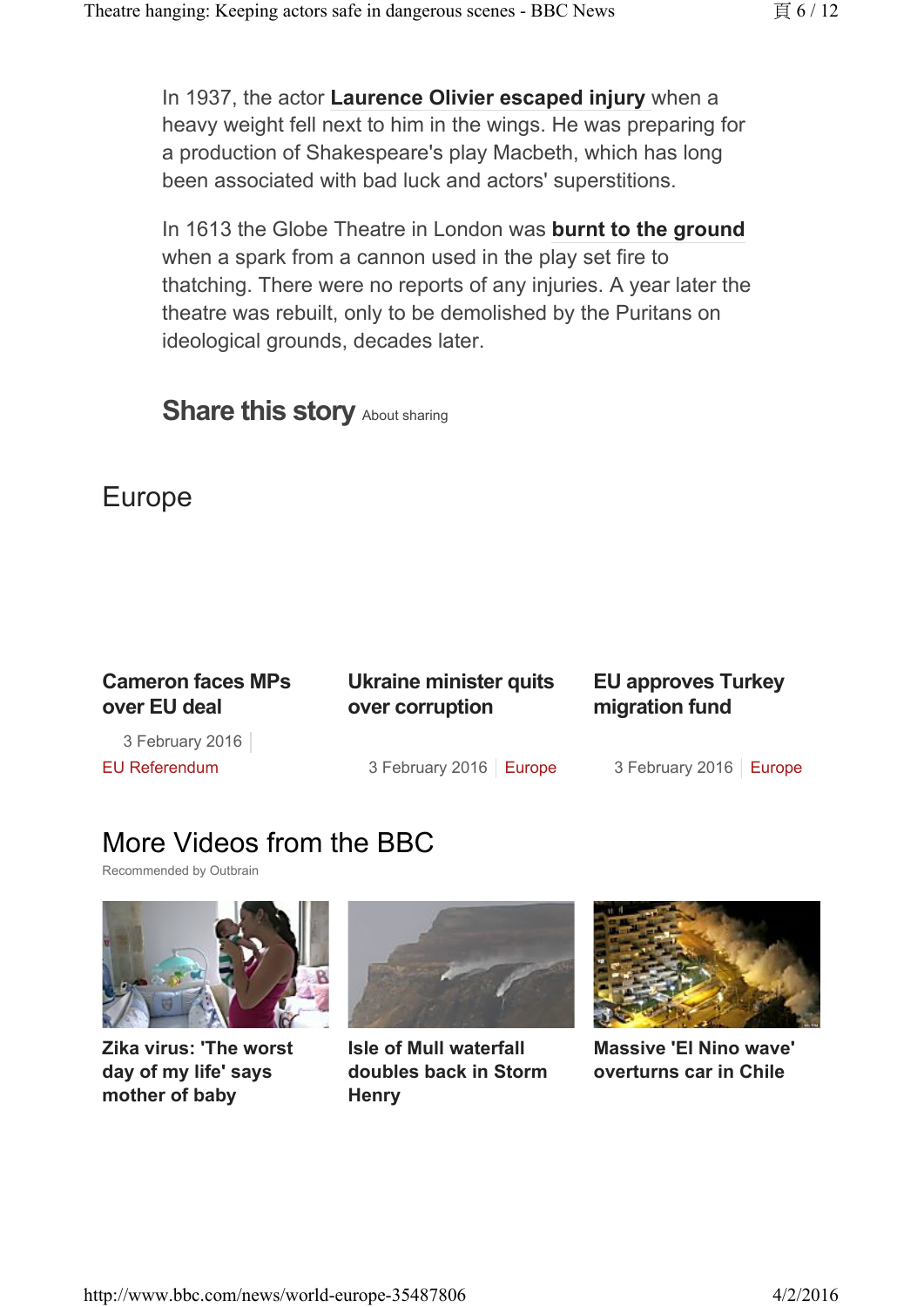

**Hoverspeed hovercraft set to be destroyed**



**Stills from banned Jerry Lewis Holocaust film seen for first time**



**Scientists film Big Ben sub-Antarctic volcano eruption**

# Elsewhere on BBC

Recommended by Outbrain



BBC News

**Missing US children from 1979 identified after BBC story**

# **You Might Also Like**



BBC Future **The shape of wings to come**



BBC News

**Why does Sweden have more boys than girls?**



BBC Future

**The WW2 flying wing decades ahead of its time**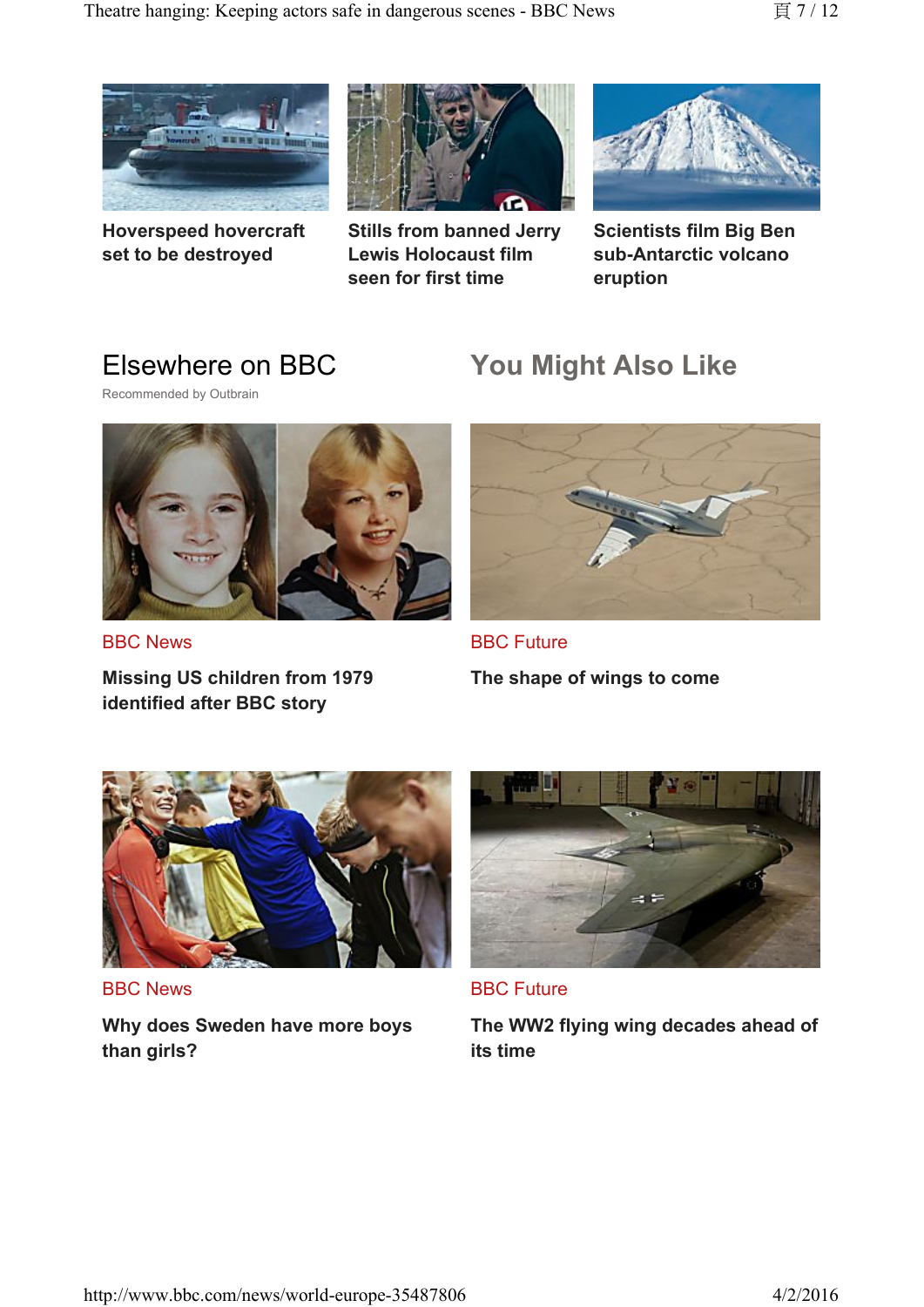

BBC News

**Child sex offender Michael Fiek kills himself on sentence day**



BBC Culture

**Art from the Holocaust: The stories behind the images**

# Top Stories

#### **UN suspends Syrian peace talks**

Talks aimed at ending the five-year-old war in Syria are suspended by the UN, with both sides blaming each other for the disruption.

### **Top IS leaders 'take refuge' in Libya**

7 hours ago

### **Ambitious TPP trade deal signed**

1 hour ago





Features & Analysis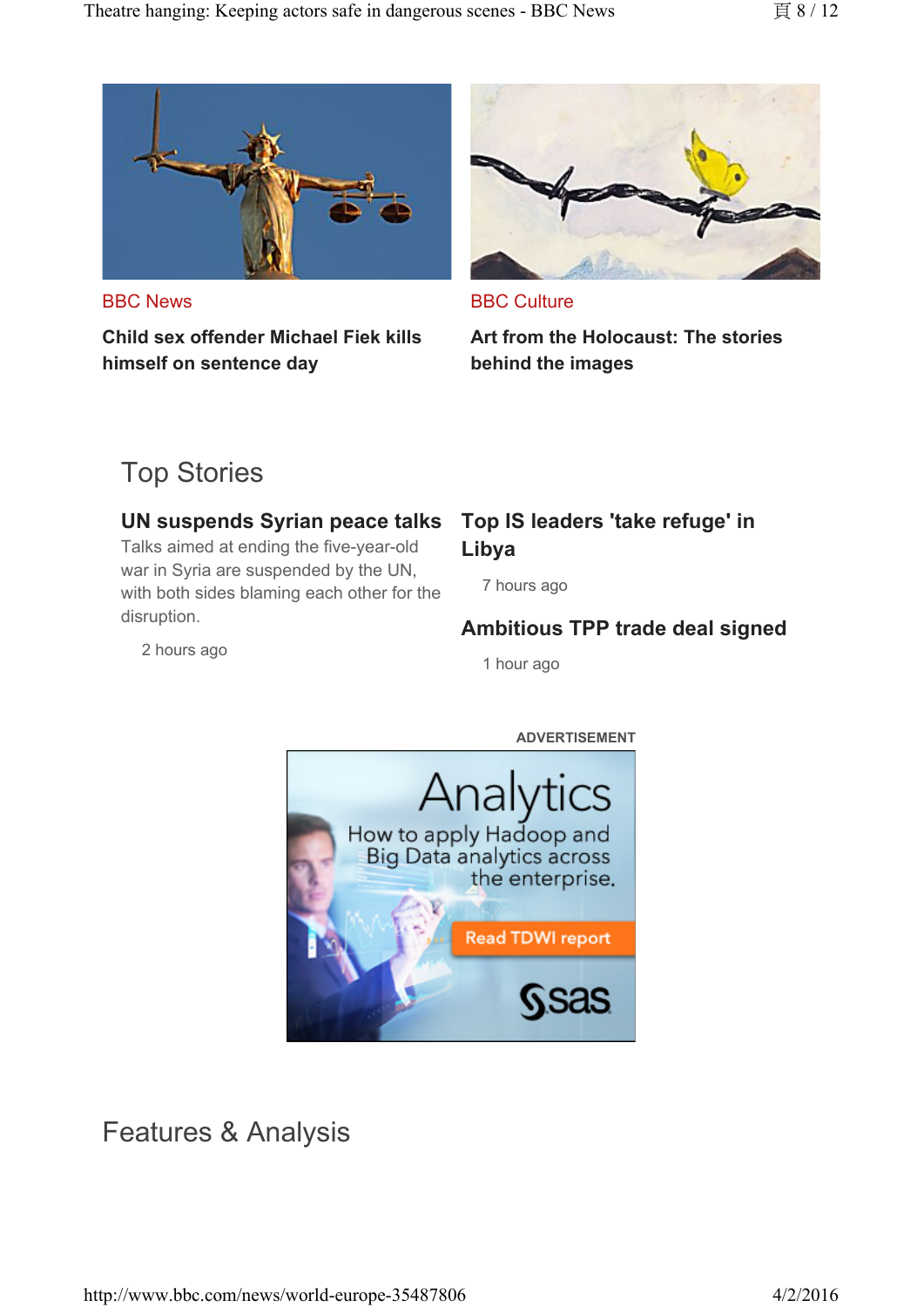

**Red nosed PM** Malaysian leader pictured as clown in censorship protests



**World War Three** The 10 people tackling the ultimate decision

**Intizar Hussain** Mourning an Urdu literary icon

### **United States of Anger**

Why are Americans so furious?

#### **Welcome to Moscow**

German politician prompts outcry with Putin visit

#### **No room at the inn**

How Israel gives migrants \$3,500 and turns them away

### **Global language**

The universities around the world offering courses in English

#### **Golden gun**

My search for the man with Gaddafi's priceless pistol

#### **Save the last dance**

Remembering the golden days of Kathakali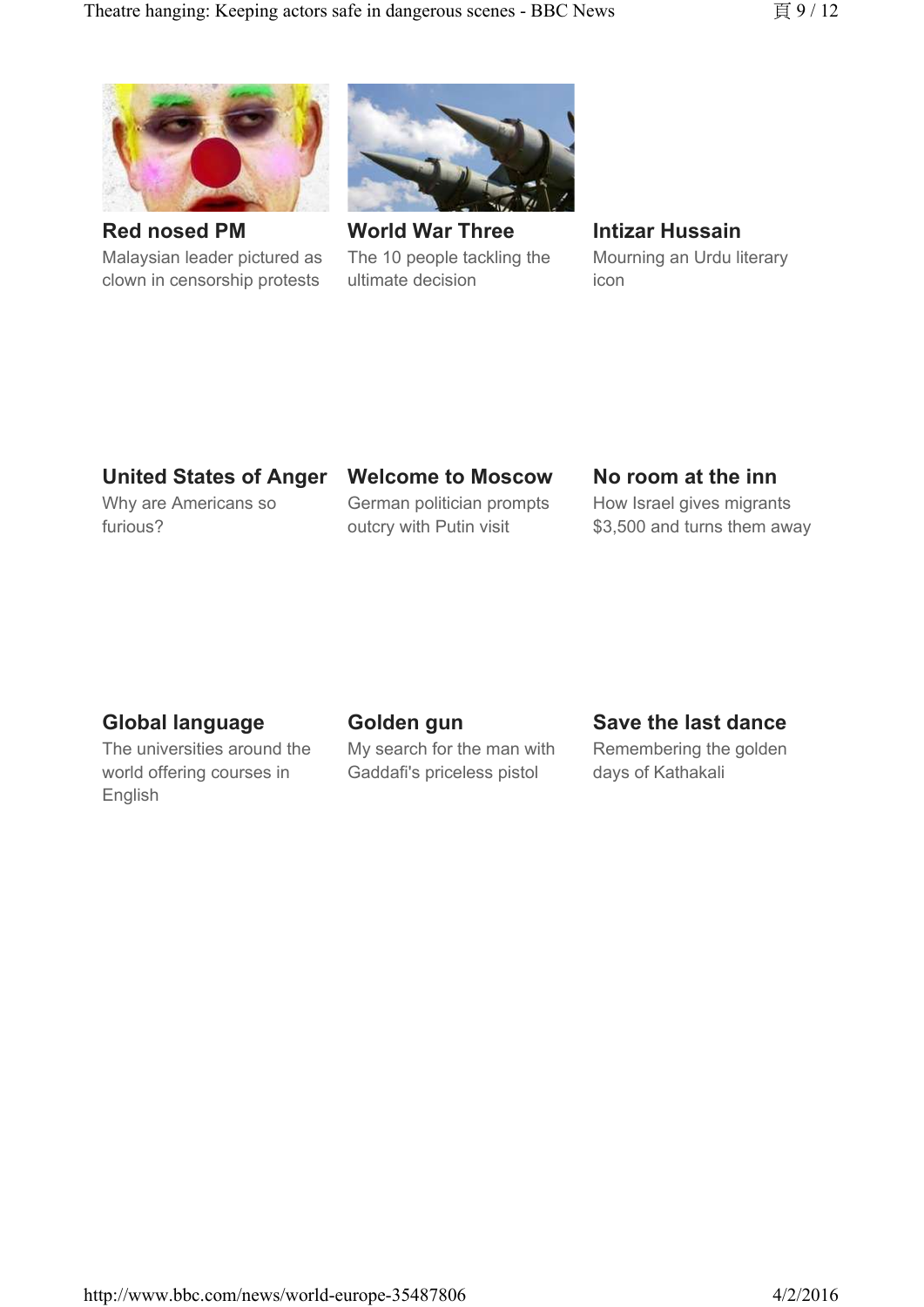

# Most Popular

**Read Watched**

| Mystery of 'sock of the deep'<br>solved |   | Trump wants lowa rematch over<br>'fraud'                   |  |
|-----------------------------------------|---|------------------------------------------------------------|--|
| Chinese woman enjoys solo flight        |   | US judge allows Cosby assault<br>case                      |  |
| Lord Lucan death certificate<br>granted | 3 | 'We are very sorry but Denmark is<br>not such a bad place' |  |
| Ambitious TPP trade deal signed         |   | Strauss-Kahn hired by Ukraine<br>tycoon                    |  |
| UN suspends Syrian peace talks          | 5 | Study in English in Denmark or                             |  |

# From Around the Web

Promoted content by Outbrain



**This Is What Will Happen When You Eat Avocados Every Day** All - Awesome tips

China



**Young Chinese prefer living alone. Mostly in shoeboxes** The Economist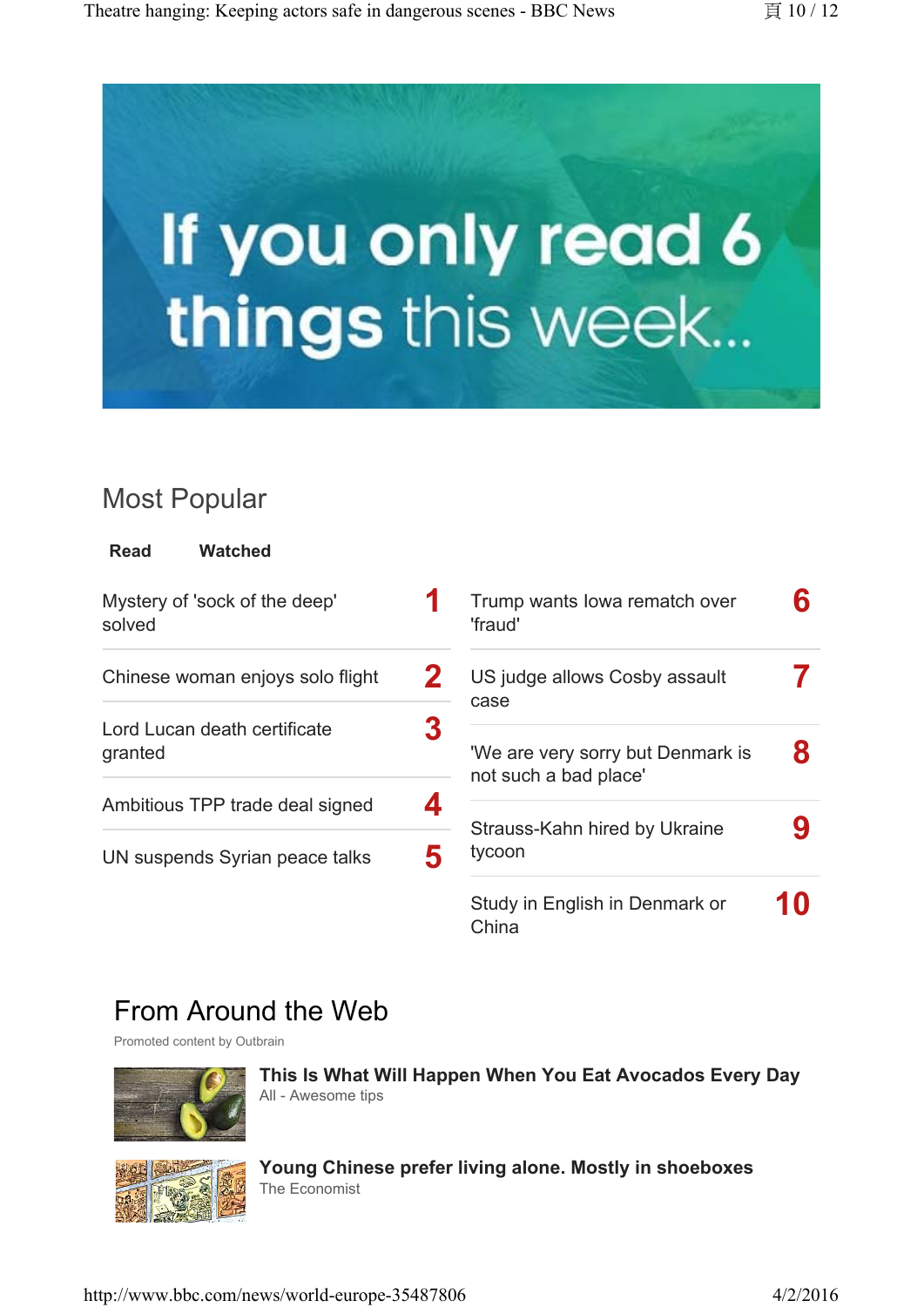$-200$   $-200$   $-200$ 



**5 Of Fiji's Best Beaches** Fiji Airways



**How JavaScript Helped Me Land A New Dream Job** General Assembly



**85 percent of cervical cancer deaths in developing countries** Aetna



**10 Stars Who Have A PhD** News For Ants

# Ads by Google

#### **UK Expat In HongKong?**

Avoid Losing 55% Of £70k+ Pensions Download A Free Expat Pension Guide your.expatpensionreview.com

#### **Expat in Hong Kong?**

Get Your Pension Out of the UK & Avoid Losing 55%. Free Review! www.forthcapital.com/PensionAdvice

#### **US Green Card in 1.5 year**

\$500,000 USD Investment for a Green Card for Your Family. Learn more. www.michelbeaubien.com

# BBC News Services

**On your mobile On your** 

**connected tv**

**Get news alerts Contact BBC** 

**News**